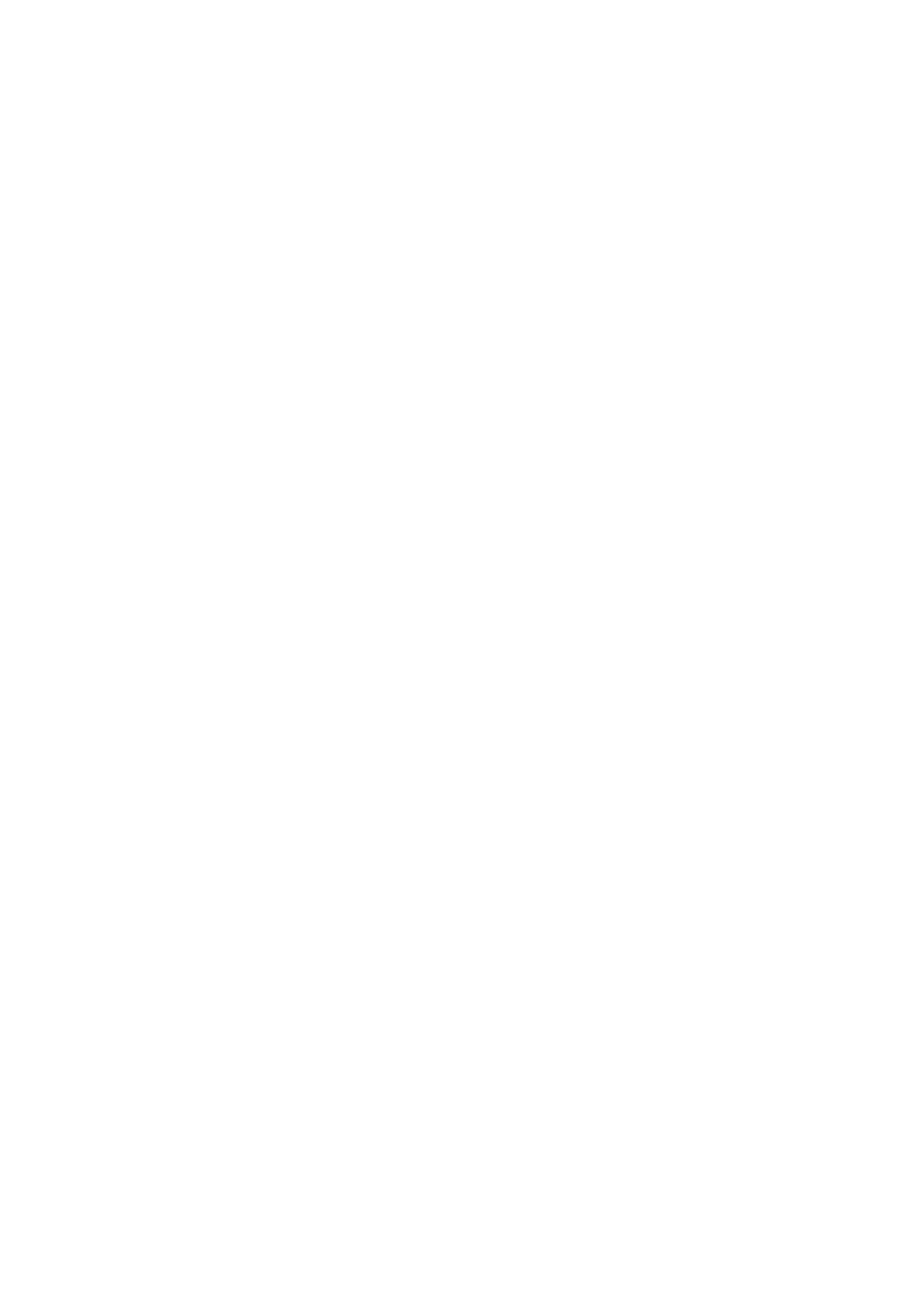*I certify that this public bill, which originated in the Legislative Assembly, has finally passed the Legislative Council and the Legislative Assembly of New South Wales.*

> *Clerk of the Legislative Assembly. Legislative Assembly, Sydney, , 2012*



New South Wales

# **Crimes Amendment (Consorting and Organised Crime) Bill 2012**

Act No , 2012

An Act to amend the *Crimes Act 1900* in relation to consorting and organised crime; and to make consequential amendments to other Acts.

*I have examined this bill and find it to correspond in all respects with the bill as finally passed by both Houses.*

*Assistant Speaker of the Legislative Assembly.*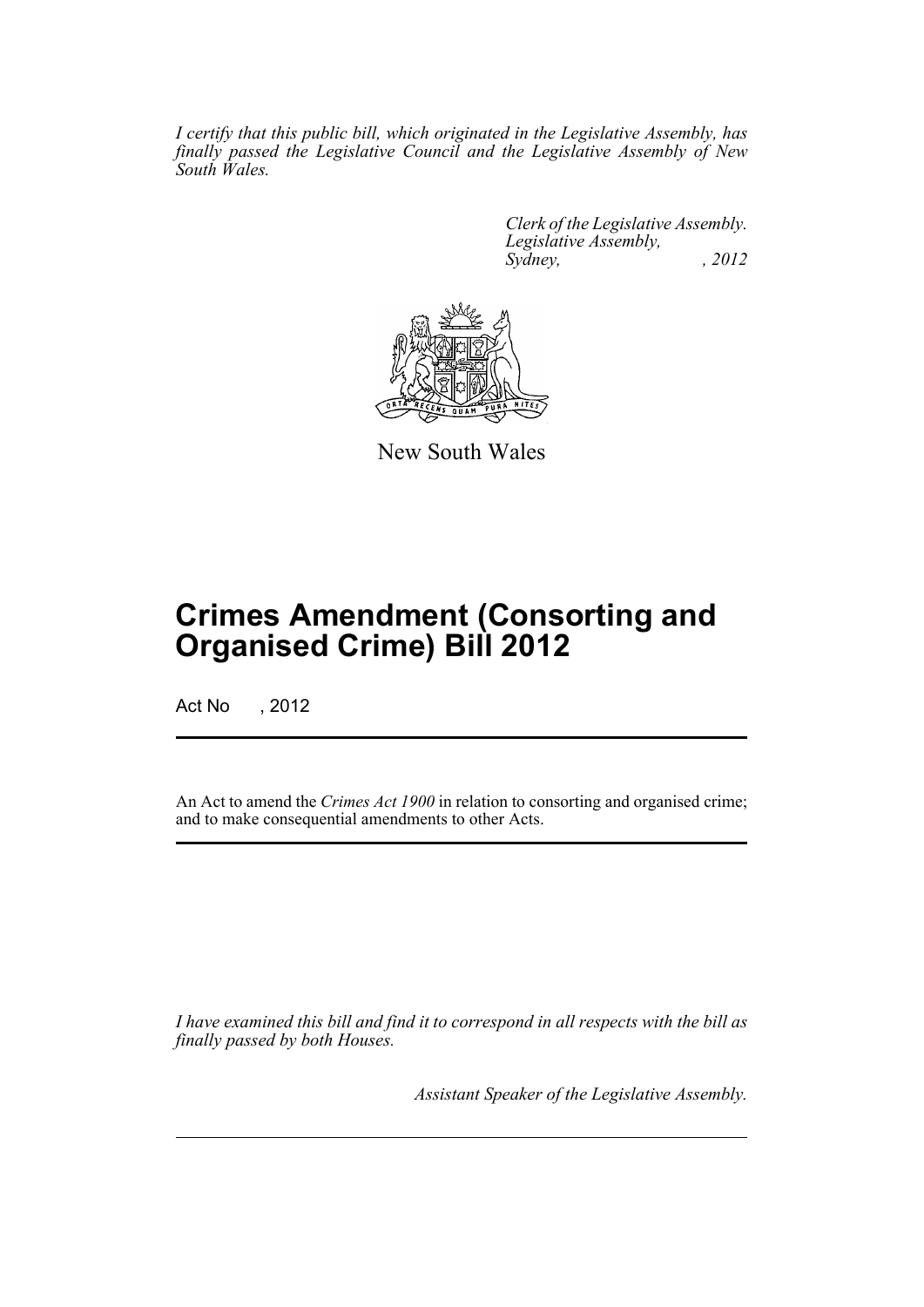## <span id="page-3-0"></span>**The Legislature of New South Wales enacts:**

## **1 Name of Act**

This Act is the *Crimes Amendment (Consorting and Organised Crime) Act 2012*.

## <span id="page-3-1"></span>**2 Commencement**

This Act commences on a day or days to be appointed by proclamation.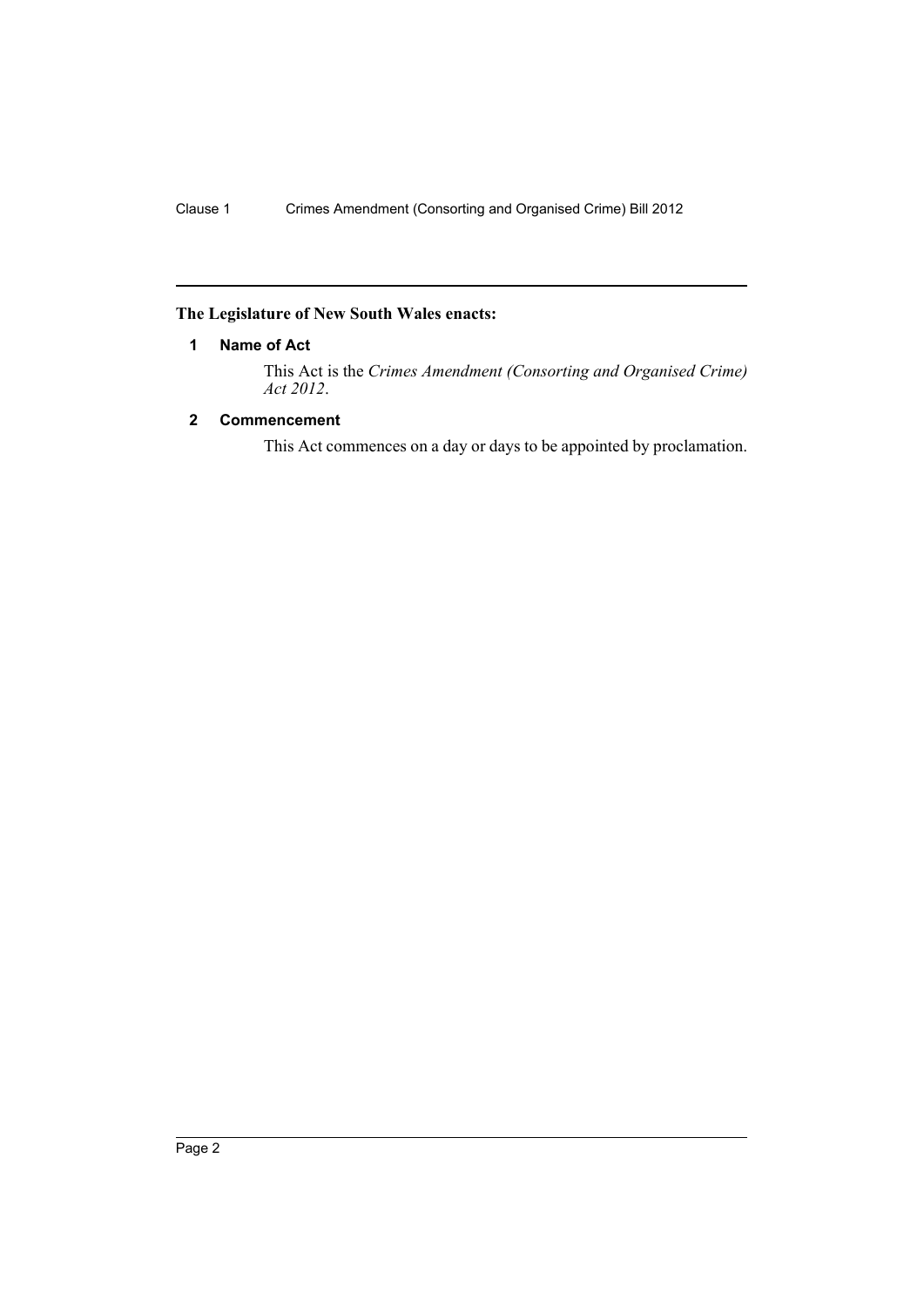Amendment of Crimes Act 1900 No 40 Schedule 1

## <span id="page-4-0"></span>**Schedule 1 Amendment of Crimes Act 1900 No 40**

### **[1] Section 93GA Firing at dwelling-houses or buildings**

Insert after section 93GA (1A):

(1B) A person who, in the course of an organised criminal activity, fires a firearm at a dwelling-house or other building with reckless disregard for the safety of any person is liable to imprisonment for  $16$  years.

## **[2] Section 93GA (4)**

Insert after section 93GA (3):

(4) If, on the trial of a person for an offence under subsection (1A) or  $(1B)$ , the jury is not satisfied that the accused is guilty of the offence but is satisfied on the evidence that the person is guilty of an offence under subsection (1), it may find the person not guilty of the offence charged but guilty of an offence under subsection (1), and the accused is liable to punishment accordingly.

#### **[3] Part 3A, Division 5, heading**

Omit the heading. Insert instead:

## **Division 5 Criminal groups**

#### **[4] Section 93T Participation in criminal groups**

Omit section 93T (1). Insert instead:

- (1) A person who participates in a criminal group is guilty of an offence if the person:
	- (a) knows, or ought reasonably to know, that it is a criminal group, and
	- (b) knows, or ought reasonably to know, that his or her participation in that group contributes to the occurrence of any criminal activity.

Maximum penalty: Imprisonment for 5 years.

- (1A) A person who participates in a criminal group by directing any of the activities of the group is guilty of an offence if the person:
	- (a) knows that it is a criminal group, and
	- (b) knows, or is reckless as to whether, that participation contributes to the occurrence of any criminal activity.

Maximum penalty: Imprisonment for 10 years.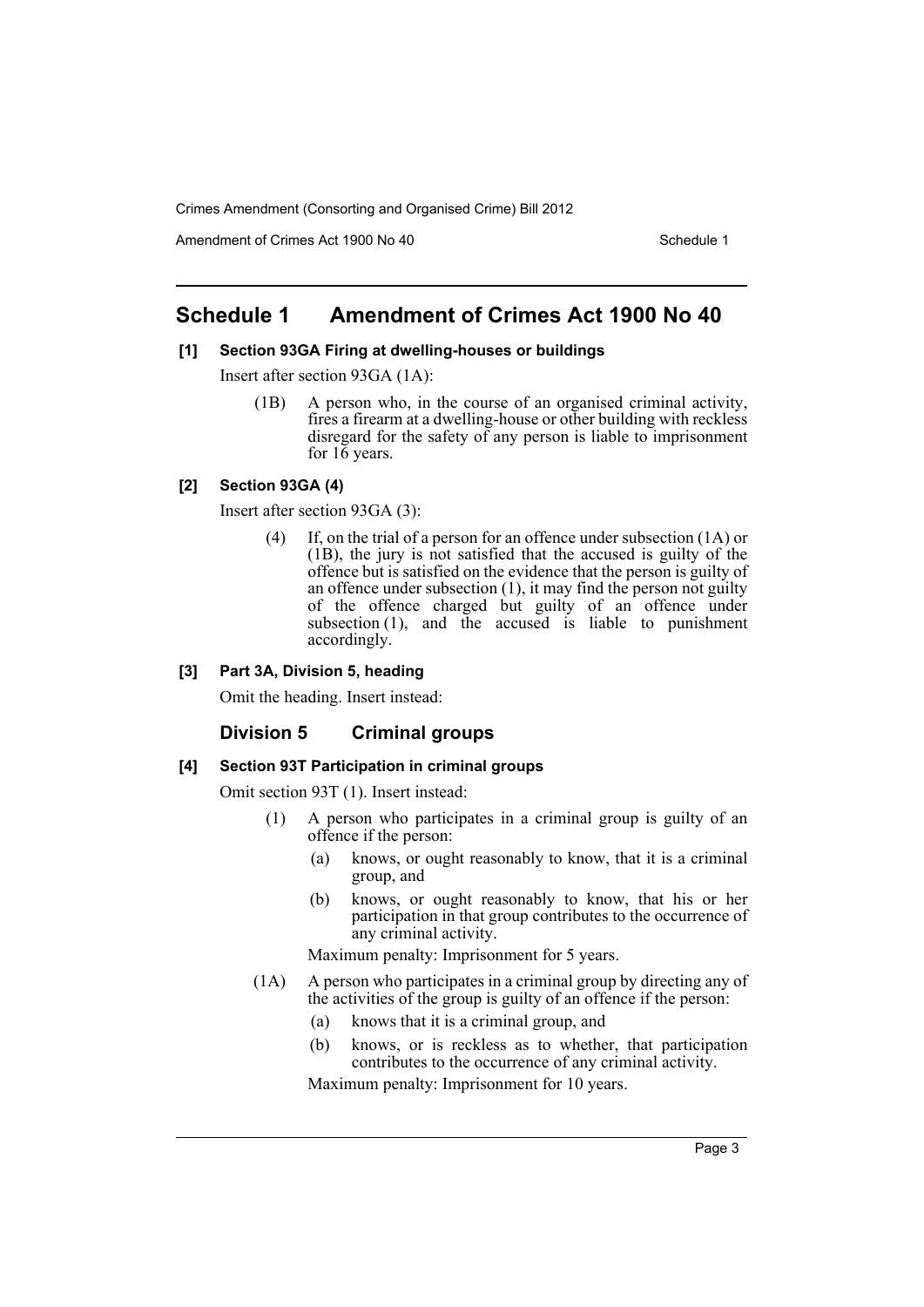Schedule 1 Amendment of Crimes Act 1900 No 40

### **[5] Section 93T (4A)**

Insert after section 93T (4):

- (4A) A person who participates in a criminal group whose activities are organised and on-going by directing any of the activities of the group is guilty of an offence if the person:
	- (a) knows that it is a criminal group, and
	- (b) knows, or is reckless as to whether, that participation contributes to the occurrence of any criminal activity.

Maximum penalty: Imprisonment for 15 years.

## **[6] Section 93TA**

Insert after section 93T:

#### **93TA Receiving material benefit derived from criminal activities of criminal groups**

- (1) A person who receives from a criminal group a material benefit that is derived from the criminal activities of the criminal group is guilty of an offence if the person:
	- (a) knows that it is a criminal group, and
	- (b) knows, or is reckless as to whether, the benefit is derived from criminal activities of the criminal group.

Maximum penalty: Imprisonment for 5 years.

(2) In this section, a material benefit *derived* from the criminal activities of a criminal group is a material benefit derived or realised, or substantially derived or realised, directly or indirectly, from the criminal activities of a group.

## **[7] Section 93U Alternative verdicts**

Omit "93T (2), (3) or (4)". Insert instead "93T (1A), (2), (3), (4) or (4A)".

## **[8] Section 93U (2)**

Insert at the end of section 93U:

(2) If, on the trial of a person for an offence under section 93T (1), (1A) or (4A), the jury is not satisfied that the accused is guilty of the offence charged but is satisfied that the accused is guilty of an offence under section 93TA, it may find the accused not guilty of the offence charged but guilty of an offence under section 93TA, and the accused is liable to punishment accordingly.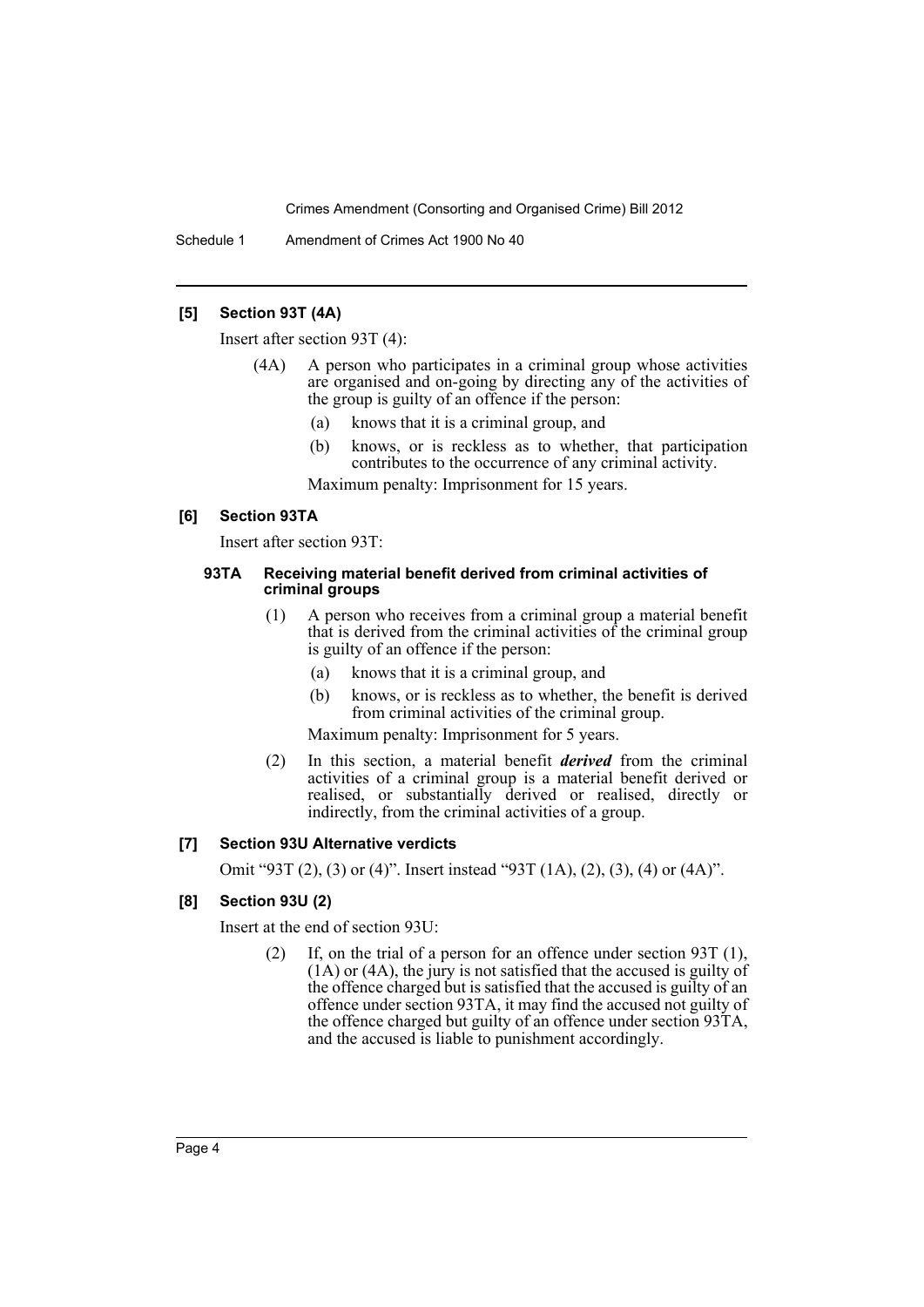Amendment of Crimes Act 1900 No 40 Schedule 1

### **[9] Part 3A, Division 7**

Insert after Division 6 of Part 3A:

## **Division 7 Consorting**

## **93W Definitions**

## In this Division:

*consort* means consort in person or by any other means, including by electronic or other form of communication.

*convicted offender* means a person who has been convicted of an indictable offence (disregarding any offence under section 93X).

#### **93X Consorting**

- (1) A person who:
	- (a) habitually consorts with convicted offenders, and
	- (b) consorts with those convicted offenders after having been given an official warning in relation to each of those convicted offenders,

#### is guilty of an offence.

Maximum penalty: Imprisonment for 3 years, or a fine of 150 penalty units, or both.

- (2) A person does not *habitually consort* with convicted offenders unless:
	- (a) the person consorts with at least 2 convicted offenders (whether on the same or separate occasions), and
	- (b) the person consorts with each convicted offender on at least 2 occasions.
- (3) An *official warning* is a warning given by a police officer (orally or in writing) that:
	- (a) a convicted offender is a convicted offender, and
	- (b) consorting with a convicted offender is an offence.

#### **93Y Defence**

The following forms of consorting are to be disregarded for the purposes of section 93X if the defendant satisfies the court that the consorting was reasonable in the circumstances:

- (a) consorting with family members,
- (b) consorting that occurs in the course of lawful employment or the lawful operation of a business,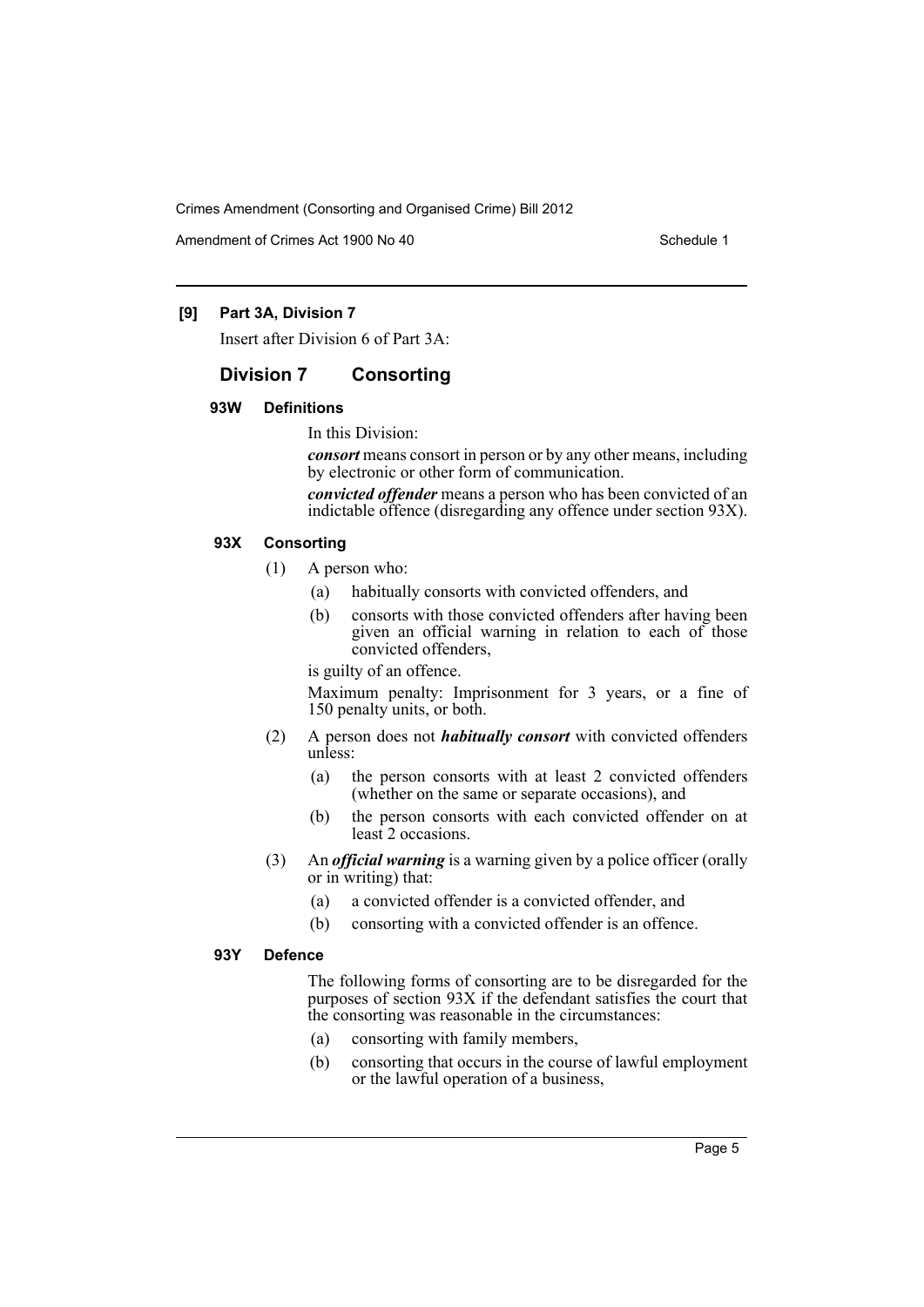- (c) consorting that occurs in the course of training or education,
- (d) consorting that occurs in the course of the provision of a health service,
- (e) consorting that occurs in the course of the provision of legal advice,
- (f) consorting that occurs in lawful custody or in the course of complying with a court order.

#### **[10] Section 546A Consorting with convicted persons**

Omit the section.

#### **[11] Schedule 11 Savings and transitional provisions**

Insert at the end of the Schedule with appropriate Part and clause numbers:

## **Part Crimes Amendment (Consorting and Organised Crime) Act 2012**

#### **Report by Ombudsman on consorting offence**

- (1) As soon as practicable after the end of the period of 2 years from the commencement of Division 7 of Part 3A (as inserted by the *Crimes Amendment (Consorting and Organised Crime) Act 2012*), the Ombudsman must prepare a report on the operation of that Division.
- (2) For that purpose, the Commissioner of Police is to ensure that the Ombudsman is provided with information about any prosecutions brought under section 93X.
- (3) The Ombudsman may at any time require the Commissioner of Police, or any public authority, to provide any information or further information the Ombudsman requires for the purposes of preparing the report under this clause.
- (4) The Ombudsman must furnish a copy of the report to the Attorney General and to the Commissioner of Police.
- (5) The Attorney General is to lay (or cause to be laid) a copy of the report before both Houses of Parliament as soon as practicable after the Attorney General receives the report.
- (6) If a House of Parliament is not sitting when the Attorney General seeks to lay a report before it, the Attorney General may present copies of the report to the Clerk of the House concerned.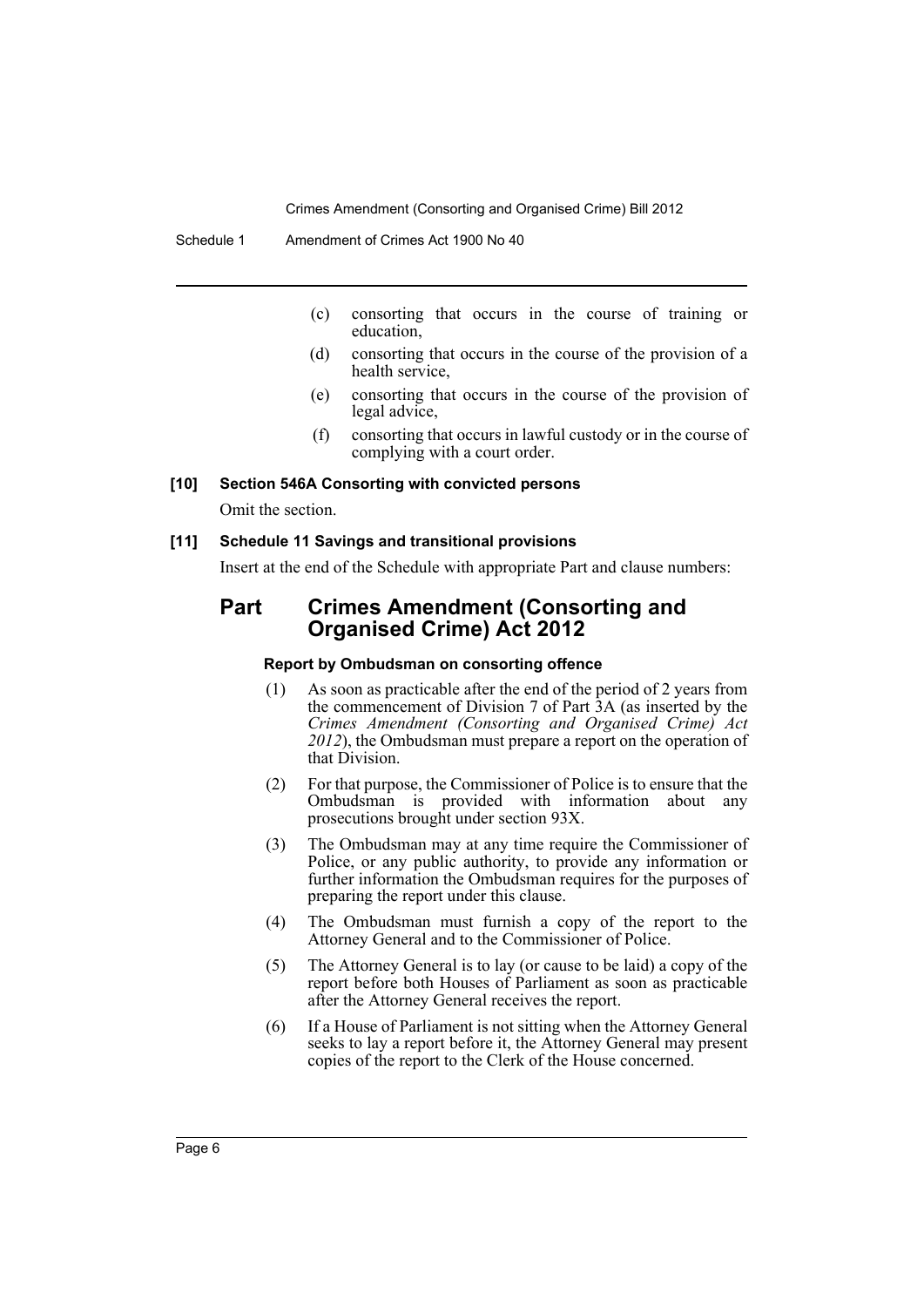Amendment of Crimes Act 1900 No 40 Schedule 1

- (7) The report:
	- (a) is, on presentation and for all purposes, taken to have been laid before the House, and
	- (b) may be printed by authority of the Clerk of the House, and
	- (c) if so printed, is for all purposes taken to be a document published by or under the authority of the House, and
	- (d) is to be recorded:
		- (i) in the case of the Legislative Council, in the Minutes of the Proceedings of the Legislative Council, and
		- (ii) in the case of the Legislative Assembly, in the Votes and Proceedings of the Legislative Assembly,

on the first sitting day of the House after receipt of the report by the Clerk.